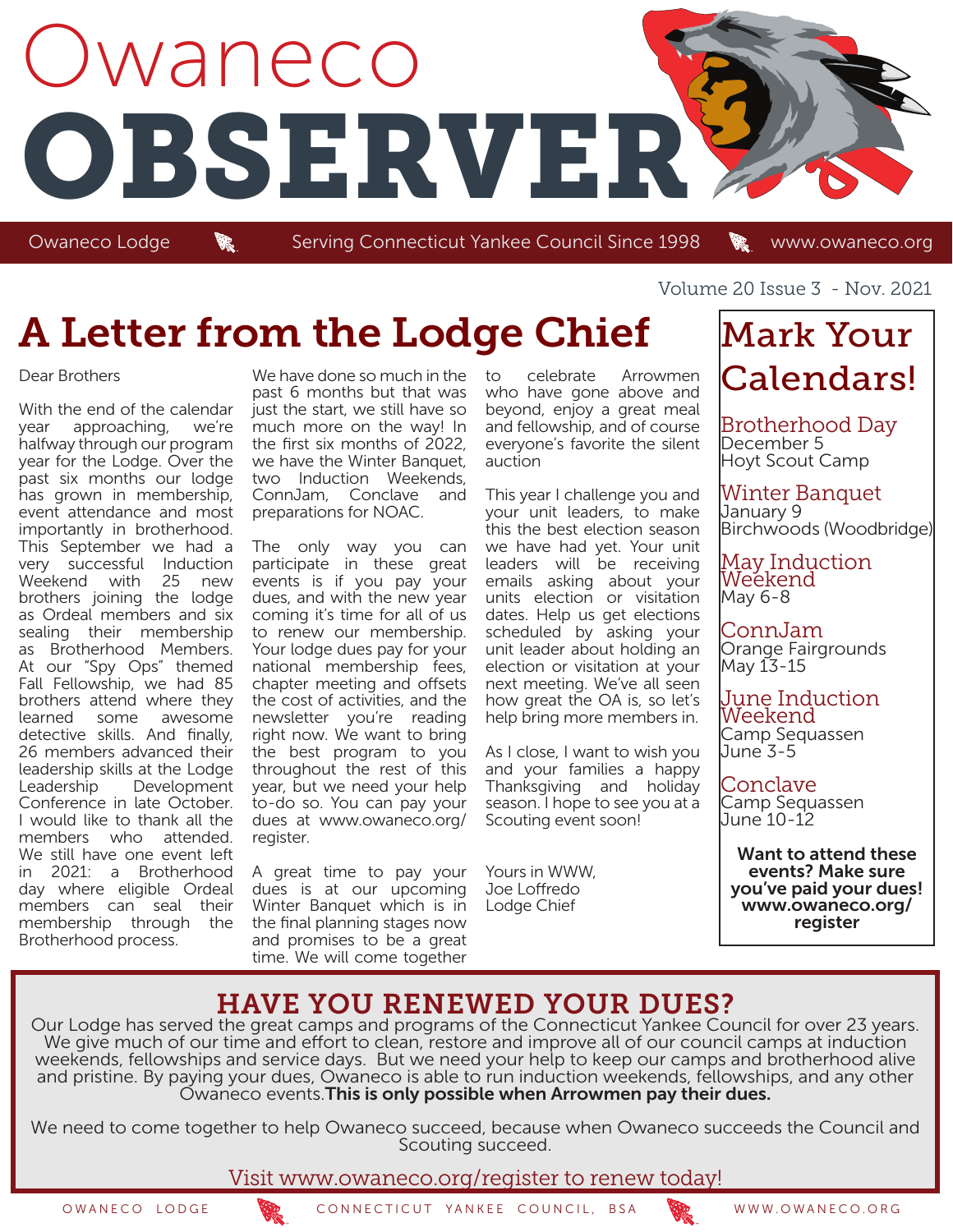

### Conclave 2022

BEN RICKEL Rickel@owaneco.org

Come solve the mystery at Camp Sequassen June 10-12, Owaneco Lodge

is Thrilled to play host for Section NE-2A's Conclave 2022. We are eager to see the Arrowmen from all around Connecticut, New York, and Massachusetts

gather for the annual Weekend of fun that is Conclave. We have so much in store for you and We hope you're just as **Attending the** excited as we are.

# Have Owaneco Lodge at Your Unit Meeting

#### JOE HARRINGTON

harrington@owaneco.org

Owaneco Lodge's visitation season is shortly approaching, so please make sure to schedule your unit for a visitation with the Order of the Arrow. Unit visitations are organized by one of our six chapters where teams visit your unit meetings. All units are encouraged to register a visitation with the Order of the Arrow. Chapter members from your respective chapter will deliver presentations to your unit about the opportunities Order of the Arrow can present to your Scouts.

In addition to a standard visitation, units can add an election onto their visitation. To be eligible for election into the OA a member must:

- Be registered in Scouts BSA, Venturing, or Sea<br>Scout,
- Have fifteen (15) nights under canvas which must include one (1) and only one (1) long-term camp (i.e.,
- summer camp)<br>
Hold the rank of Scouts BSA First Class, Venturing Discovery, or Sea Scout Ordinary. Additionally, a unit must have 50% of its registered members present to conduct an election. Our visitation season will be open until Owaneco Day (3/13), so please make sure to register if you are interested in an election or visitation.

Unit leaders will be receiving emails directly to sign up for an OA visitation, please be sure to sign up ASAP.

Scouts can be helpful by reminding their unit leader to sign up for a visitation as soon as possible. The earlier they sign up, the more flexible we can be with arranging a visitation date. Additionally, please attend your upcoming chapter meetings so that your chapter officers can arrange visitation teams more efficiently.

If you have any other<br>questions about the questions about the upcoming visitation season, please email me at Harrington@owaneco. org. We look forward to visiting your unit soon!

Winter Banquet? Brotherhood Days? Need to Pay Your Dues?

Register for events and more at owaneco.org/ register or scan this code:



### Owaneco Lodge Leadership

JOE LOFFREDO Lodge Chief *chief@owaneco.org*

JUSTIN YEAGER Vice Chief, Chapter **Operations** *yeager@owaneco.org*

WILL HINKLE Vice Chief, Program *whinkle@owaneco.org*

PETER HINKLE Vice Chief, Inductions *phinkle@owaneco.org*

MAXWELL GOMBOS Vice Chief, Finance *gombos@owaneco.org*

LINDSAY FERRETTI Vice Chief, Administration *ferretti@owaneco.org*

MR. LLOYD GALLUP Lodge Adviser *lgallup@owaneco.org*

MR. MICHAEL MORRELL Lodge Staff Adviser *morrell@owaneco.org*

© Owaneco Lodge 2021 Published by Owaneco Lodge, Connecticut Yankee Council, BSA Owaneco Observer

ZACH CHITTENDEN Editor-in-Chief *chitenden@owaneco.org*

MR. BOB BROWN Communications Adviser *brown@owaneco.org*

OWANECO LODGE **WE CONNECTICUT YANKEE COUNCIL, BSA** WWW.OWANECO.ORG

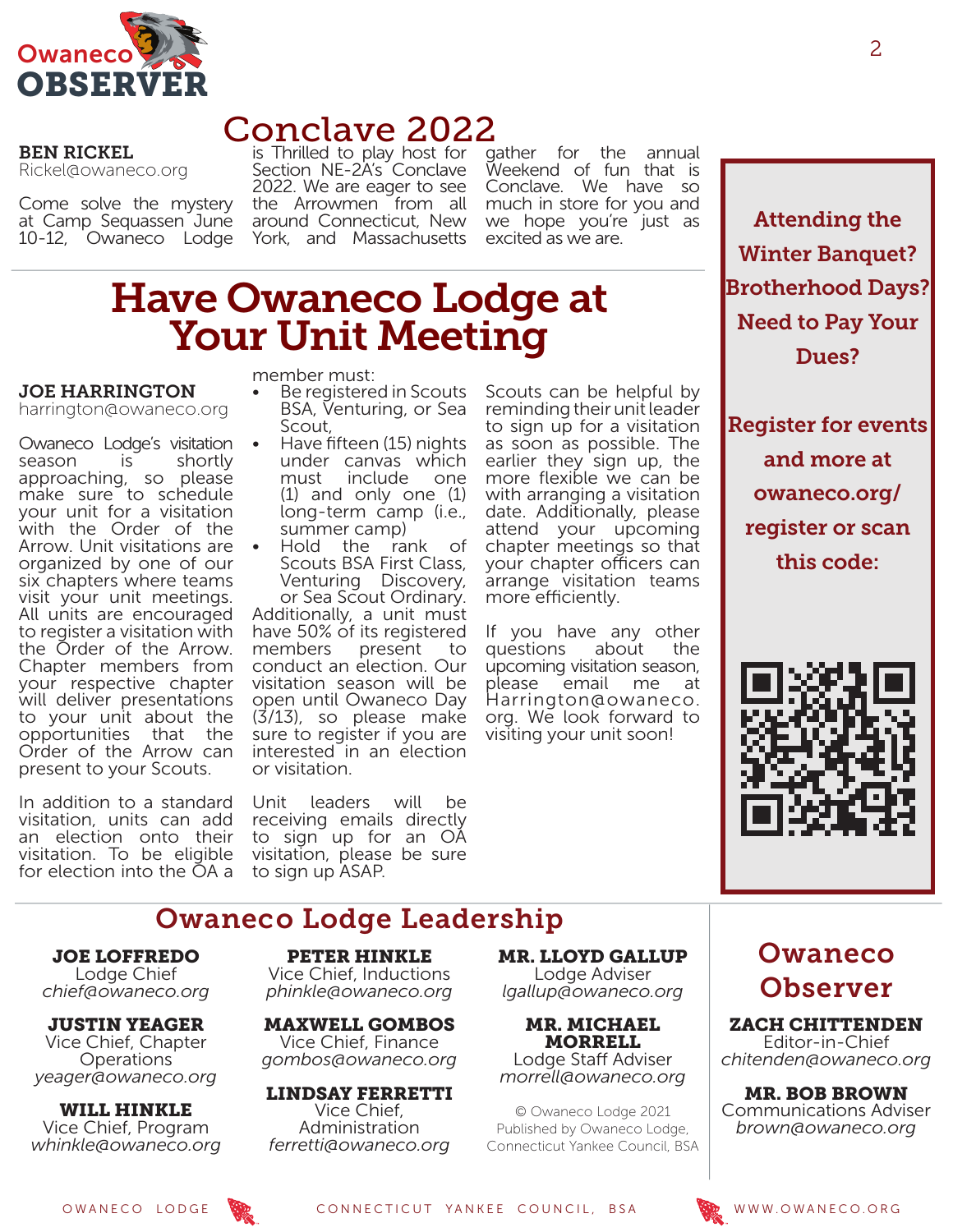

### Chief Pomperaug Chief Taegan Neunteufel

Tneunteufel@owaneco.org Adviser Jeff Meyer Meyer@owaneco.org

Keywayden Chief Shane Salemme Salemme@owaneco.org Adviser Jeff Sturrock Jsturrock@owaneco.org

#### Powahay Chief Anthony Szarpa

Szarpa@owaneco.org Adviser Roger Williams Rwilliams@owaneco.org

#### Scatacook

Chief Spencer Jorgenson Jorgenson@owaneco.org Adviser Jonathan Davis Davis@owaneco.org

Pro Tip: Chapter Meeting are a fun way to get involved! Visit owaneco.org to see when your chapter meets or email your Chapter Chief!



Achewon

Arcoon

Chief Rowan Westhoff Westhoff@owaneco.org Adviser Mike Gagne Mgagne@owaneco.org

Chief Joshua Greengas greengas@owaneco.org Adviser Rob Lynch rlynch@owaneco.org

# Join us at ConnJam 2022

ConnJam is our Council's ConnJam committee is camporee that only takes place every three years. Join Scouts from 37 communities across the state for camping, adventures and exciting shows- all from the Orange Fairgrounds May 13-15, 2022. As our Council's Order of the Arrow lodge, you know Owaneco Lodge will be at ConnJam 2022. Our

working with the Council to organize great events in ways only Owaneco Lodge can, so stay tuned for details, and save the date to participate in this awesome event as a representative of the Lodge. If you'd like to help plan our presence,<br>contact Lodge Chief contact Lodge Joe Loffredo at chief@ owaneco.org

### Winter (Banquet) is Coming!

On January 9, Owaneco Lodge will host our annual Banquet at Birchwoods Banquet Center in Woodbridge organized by Keewayden Chapter.

The Winter Banquet is a great opportunity for so much fun with all your friends.

Join us for an evening of fellowship, bonding and a riveting message from Captain John Rotruck, Commander of the USNS Mercy, the Naval ship stationed off the coast<br>of Los Angeles at Los Angeles at the beginning of the COVID-19 Pandemic. He will share stories of heroism and leadership in the face of adversity.

### Get to know the Unit OA Rep

#### JULIA CLOUGH

clough@owaneco.org

Want to be more involved in the Order of the Arrow but not sure how? Being an<br>OA Representative Representative for your unit may be the position for you! It's a leadership role available in every troop, ship, crew and post. But first, ask yourself this question, "Does my unit already have an OA Representative?" If yes, please have them email Julia Clough or, if you are the OA Rep, please email me.

What are the requirements are to be an OA Representative? They're simple pretty simple, and count as a leadership position for rank advancement. To be an OA Rep, you must be under the age of 18, appointed by your unit's youth leadership with your unit leader's approval, and be an OA member in good standing—meaning dues paid.

Ok, so I qualify. What's the commitment<br>and responsibility? and responsibility?<br>The maiority of The majority of<br>the responsibilities responsibilities that come with this leadership position can be fulfilled by going to meetings with your Unit and sharing an update on what's going on in Owaneco that will be sent to you monthly. You can also email this slideshow to the Arrowmen in your unit. You should also encourage OA High Adventure participation.

Meet

Your

**Chapter** 

Leaders